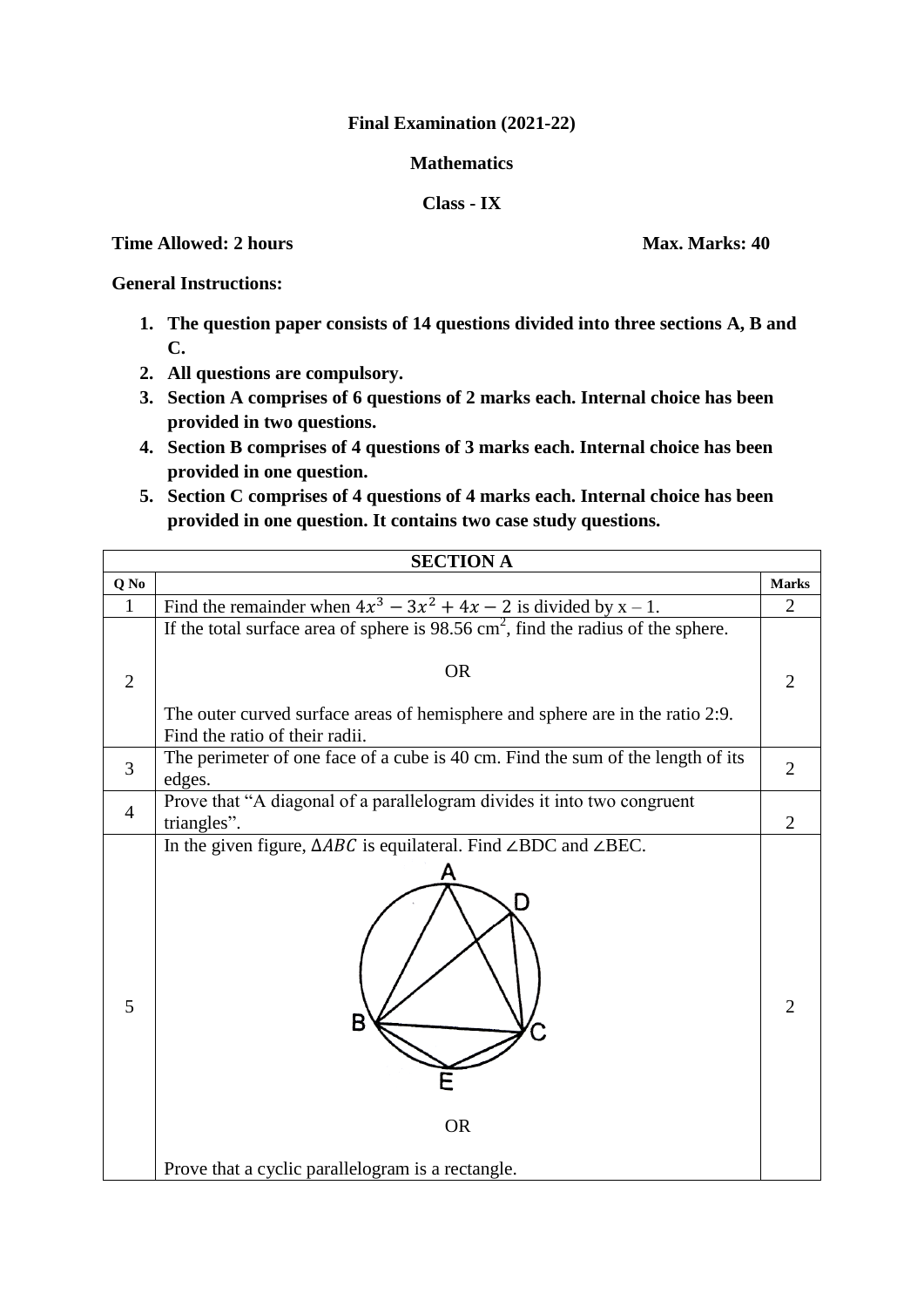| 6    | The curved surface area of a right circular cylinder of height $14 \text{ cm}$ is $88 \text{ cm}^2$ .                                                      |                   |  |  |  |  |  |  |  |  |  |
|------|------------------------------------------------------------------------------------------------------------------------------------------------------------|-------------------|--|--|--|--|--|--|--|--|--|
|      | Find the volume of cylinder.                                                                                                                               |                   |  |  |  |  |  |  |  |  |  |
|      | <b>SECTION B</b>                                                                                                                                           |                   |  |  |  |  |  |  |  |  |  |
| Q No |                                                                                                                                                            | <b>Marks</b><br>3 |  |  |  |  |  |  |  |  |  |
| 7    | If $(2x + 3y) = 12$ and $xy = 6$ , find the value of $8x^3 + 27y^3$ .                                                                                      |                   |  |  |  |  |  |  |  |  |  |
| 8    | The height of a cone is 24 cm and diameter of its base is 14 cm. Find the slant<br>height, volume and the total surface area of the cone.                  |                   |  |  |  |  |  |  |  |  |  |
| 9    | Write $(4a - 2b - 3c)^2$ in the expanded form.                                                                                                             |                   |  |  |  |  |  |  |  |  |  |
|      | Show that the line segments joining the mid points of the opposite sides of a                                                                              |                   |  |  |  |  |  |  |  |  |  |
|      | quadrilateral bisect each other.                                                                                                                           |                   |  |  |  |  |  |  |  |  |  |
|      | <b>OR</b>                                                                                                                                                  |                   |  |  |  |  |  |  |  |  |  |
| 10   |                                                                                                                                                            | 3                 |  |  |  |  |  |  |  |  |  |
|      | In $\triangle ABC$ , D, E and F are respectively the mid-points of sides AB, BC and                                                                        |                   |  |  |  |  |  |  |  |  |  |
|      | CA. Show that $\triangle ABC$ is divided into four congruent triangles by joining D, E                                                                     |                   |  |  |  |  |  |  |  |  |  |
|      | and F.                                                                                                                                                     |                   |  |  |  |  |  |  |  |  |  |
|      | <b>SECTION C</b>                                                                                                                                           |                   |  |  |  |  |  |  |  |  |  |
| Q No |                                                                                                                                                            | <b>Marks</b>      |  |  |  |  |  |  |  |  |  |
|      | Show that (x-2) is a factor of the polynomial $f(x) = 2x^3 - 3x^2 - 17x + 30$ and                                                                          |                   |  |  |  |  |  |  |  |  |  |
|      | hence factorise $f(x)$ .                                                                                                                                   |                   |  |  |  |  |  |  |  |  |  |
|      | <b>OR</b>                                                                                                                                                  |                   |  |  |  |  |  |  |  |  |  |
| 11   |                                                                                                                                                            | 4                 |  |  |  |  |  |  |  |  |  |
|      | Find the value of the following by using suitable identity                                                                                                 |                   |  |  |  |  |  |  |  |  |  |
|      | $(998)^3$<br>(i)                                                                                                                                           |                   |  |  |  |  |  |  |  |  |  |
|      | $97 \times 105$<br>(ii)                                                                                                                                    |                   |  |  |  |  |  |  |  |  |  |
| 12   | Construct a triangle in which BC = 4.5 cm, $\angle B = 45^{\circ}$ and AB – AC = 2.5 cm.                                                                   | 4                 |  |  |  |  |  |  |  |  |  |
|      | Write steps of construction also.                                                                                                                          |                   |  |  |  |  |  |  |  |  |  |
|      | S                                                                                                                                                          |                   |  |  |  |  |  |  |  |  |  |
|      | $6 \text{ cm}$                                                                                                                                             |                   |  |  |  |  |  |  |  |  |  |
|      | 6 cm                                                                                                                                                       |                   |  |  |  |  |  |  |  |  |  |
|      |                                                                                                                                                            |                   |  |  |  |  |  |  |  |  |  |
|      | E                                                                                                                                                          |                   |  |  |  |  |  |  |  |  |  |
|      | R<br>5 cm                                                                                                                                                  |                   |  |  |  |  |  |  |  |  |  |
|      | 5 cm                                                                                                                                                       |                   |  |  |  |  |  |  |  |  |  |
|      | Salma<br>O                                                                                                                                                 |                   |  |  |  |  |  |  |  |  |  |
|      | Mandeep<br>Reshma                                                                                                                                          |                   |  |  |  |  |  |  |  |  |  |
| 13   |                                                                                                                                                            |                   |  |  |  |  |  |  |  |  |  |
|      |                                                                                                                                                            |                   |  |  |  |  |  |  |  |  |  |
|      |                                                                                                                                                            |                   |  |  |  |  |  |  |  |  |  |
|      |                                                                                                                                                            |                   |  |  |  |  |  |  |  |  |  |
|      | Three girls Reshma, Salma and Mandeep are playing with each other standing                                                                                 |                   |  |  |  |  |  |  |  |  |  |
|      | at points R, S and M respectively on the boundary of a circle of radius 5 m as<br>shown in the figure. Reshma throws a ball to Salma, Salma to Mandeep and |                   |  |  |  |  |  |  |  |  |  |
|      | Mandeep to Reshma. If the distance between Reshma and Salma and between                                                                                    |                   |  |  |  |  |  |  |  |  |  |
|      | Salma and Mandeep is 6 meters each and O is the centre of the circle, then                                                                                 |                   |  |  |  |  |  |  |  |  |  |
|      | answer the following questions:                                                                                                                            |                   |  |  |  |  |  |  |  |  |  |
|      |                                                                                                                                                            |                   |  |  |  |  |  |  |  |  |  |
|      | Find the distance between Reshma and Mandeep.<br>(i)                                                                                                       | 2                 |  |  |  |  |  |  |  |  |  |
|      |                                                                                                                                                            |                   |  |  |  |  |  |  |  |  |  |